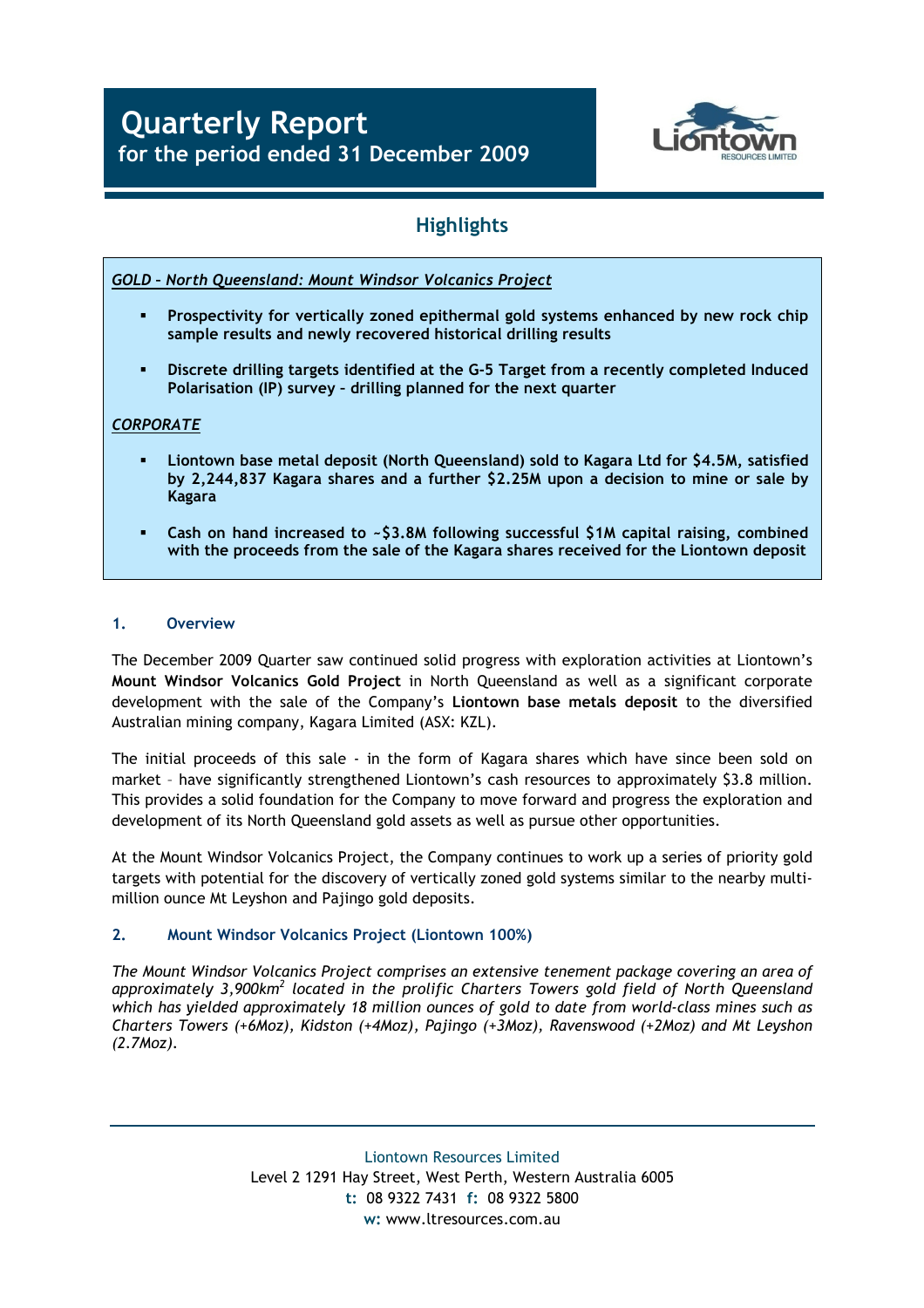

#### Rock Chip Sampling and Historical Drilling Results at G-5 and Mt Redan

The Company continued to report encouraging results from a program of early-stage exploration designed to further assess the previously identified gold potential of its 100%-owned Mount Windsor Volcanics Project.

Results were received from a program of rock chip sampling conducted at the G-5 Gold Target (see Figure 1) - one of approximately 40 discrete Carbo-Permian intrusive-related gold targets at the project.

Three samples out of a total of 24 collected from an area of chalcedonic quartz veining located on the margin of the G-5 target reported greater than 100 g/t silver (with a maximum assay of 701  $g/t$  silver), with a further seven samples reporting greater than 1  $g/t$  silver. The samples are from vein lag covering an area of around 500m x 100m, and confirm recent Liontown sampling (124 g/t silver and 0.90 g/t gold).

The results are considered significant and encouraging for this early stage of exploration.

Target G-5 comprises a near-circular granitic stock of probable Carbo-Permian age hosted in older granodiorite located approximately 30km south east of Charters Towers and 25km east of the historical Mt Leyshon Gold Mine.

The new phase of rock chip sampling was designed to define the extent of gold and silver anomalous veining detected in sampling by the Company earlier in 2009. Chalcedonic quartz veining (with minor coarse crystalline veining) was mapped over an area of 500m x 100m, comprising in-fill to a breccia developed within the marginal granodiorite. The vein envelope trends northwest, and is associated with a discrete linear demagnetised zone.

Significant silver, gold and pathfinder element levels were returned from samples within a 285m x 100m area within the broader vein envelope, as shown in Table 1.

The high silver-to-gold ratios and the high arsenic, antimony and mercury association with chalcedony veins suggests that the mineralisation is located at a relatively high level within a vertically zoned breccia pipe and above the main zone of gold deposition.

| Sample | Au g/t | Ag g/t | As<br>ppm | Sb<br>ppm | Hg<br>ppm | Pb<br>ppm | Bi<br>ppm | Mo<br>ppm |
|--------|--------|--------|-----------|-----------|-----------|-----------|-----------|-----------|
| 110783 | 0.29   | 243    | 2,130     | 361       | 3.19      | 10,200    | 1.08      | 162.5     |
| 110784 | 3.56   | 192    | 3,680     | 192.5     | 8.34      | 21,000    | 0.45      | 144       |
| 110785 | 0.42   | 42.8   | 515       | 37.5      | 1.44      | 1,080     | 0.42      | 127.5     |
| 110786 | 1.98   | 701    | 1,645     | 148.5     | 12.45     | 16,750    | 1.66      | 59.4      |

Table 1: Significant rock chip sample results, Target G-5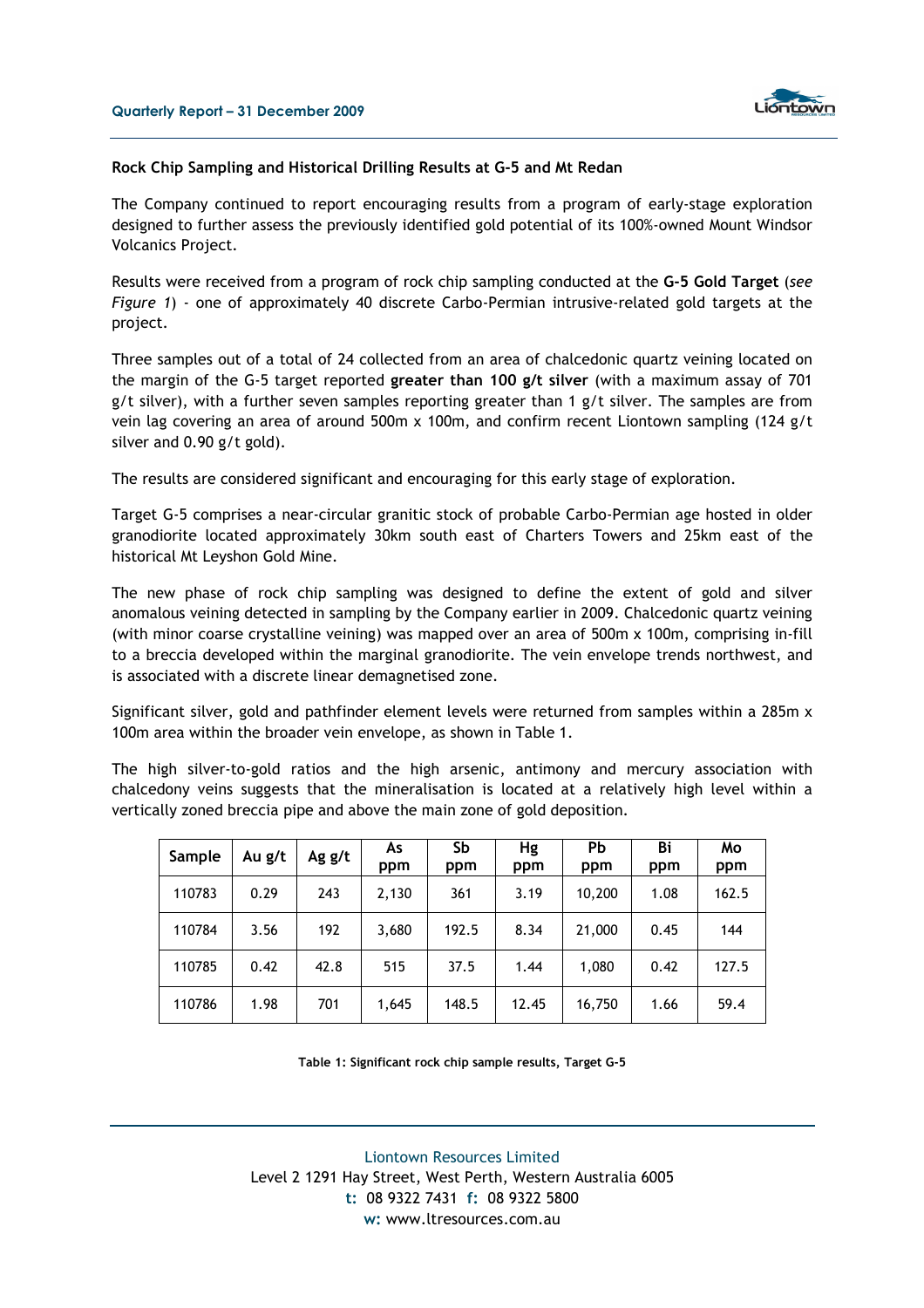

The Company has also recovered results from historical drilling at the G-22 or Mt Redan prospect (see Figure 1).

This area was identified from the Company's interpretation of regional aeromagnetic data and follow-up soil sampling which outlined an extensive arsenic and antimony anomaly covering an area approximately 2,000m x 1,800m in size, with rock chip sampling returning grades of up to 3,890ppm arsenic and 443ppm antimony.

The Company has now recovered results from three shallow (maximum 50m depth) RC drill holes completed by Battle Mountain Australia in 1987.

Two of these had significantly anomalous levels of gold and silver  $(>0.1 \text{ g/t}$  gold,  $>1 \text{ g/t}$  silver) as well as arsenic, as shown in Table 2 below:

| Hole ID        |    |    | From To Interval (m) Ag ppm Au ppm As ppm |            |       |     |
|----------------|----|----|-------------------------------------------|------------|-------|-----|
| <b>MRR0002</b> | 56 | 68 | 12                                        | <b>BDL</b> | 0.049 | 303 |
|                | 72 | 73 | 1                                         | <b>BDL</b> | 0.13  | 330 |
|                | 78 | 88 | 10                                        | 3.3        | 0.096 | 671 |
| incl.          | 84 | 88 | 4                                         | 3          | 0.137 | 450 |
| <b>MRR0003</b> | 42 | 43 | $\mathbf{2}$                              | 6          | 0.288 |     |
| incl.          | 42 | 43 | 1                                         | 9          | 0.419 |     |

### Table 2: Significant Intersections, Battle Mountain Drilling, Mt Redan

As at G-5, the results at Mt Redan are consistent with a position relatively high in a vertically zoned epithermal gold system similar to the nearby Pajingo deposit, with the gold-rich portion of the system potentially preserved at depth.

### IP Results at G-5

Three lines (9km) of the planned six lines of a 150m dipole-dipole Induced Polarisation (IP) survey have now been completed over the G-5 Target. The survey was designed to test for down-dip extensions of the high grade gold and silver results associated with chalcedonic veining from the G-5 area as outlined above (Figure 2).

Initial results suggest the gold and silver bearing chalcedonic and crystalline veining located on line 7759800mN (Figure 3) is the up-dip expression of a shallow, east-dipping, weakly resistive and variably chargeable structure ("Resistor 1"), truncated to the east by a steeply west dipping fault.

The resistive structure is interpreted as a zone of stronger silicification or veining, and the chargeable material as zones with more sulphide.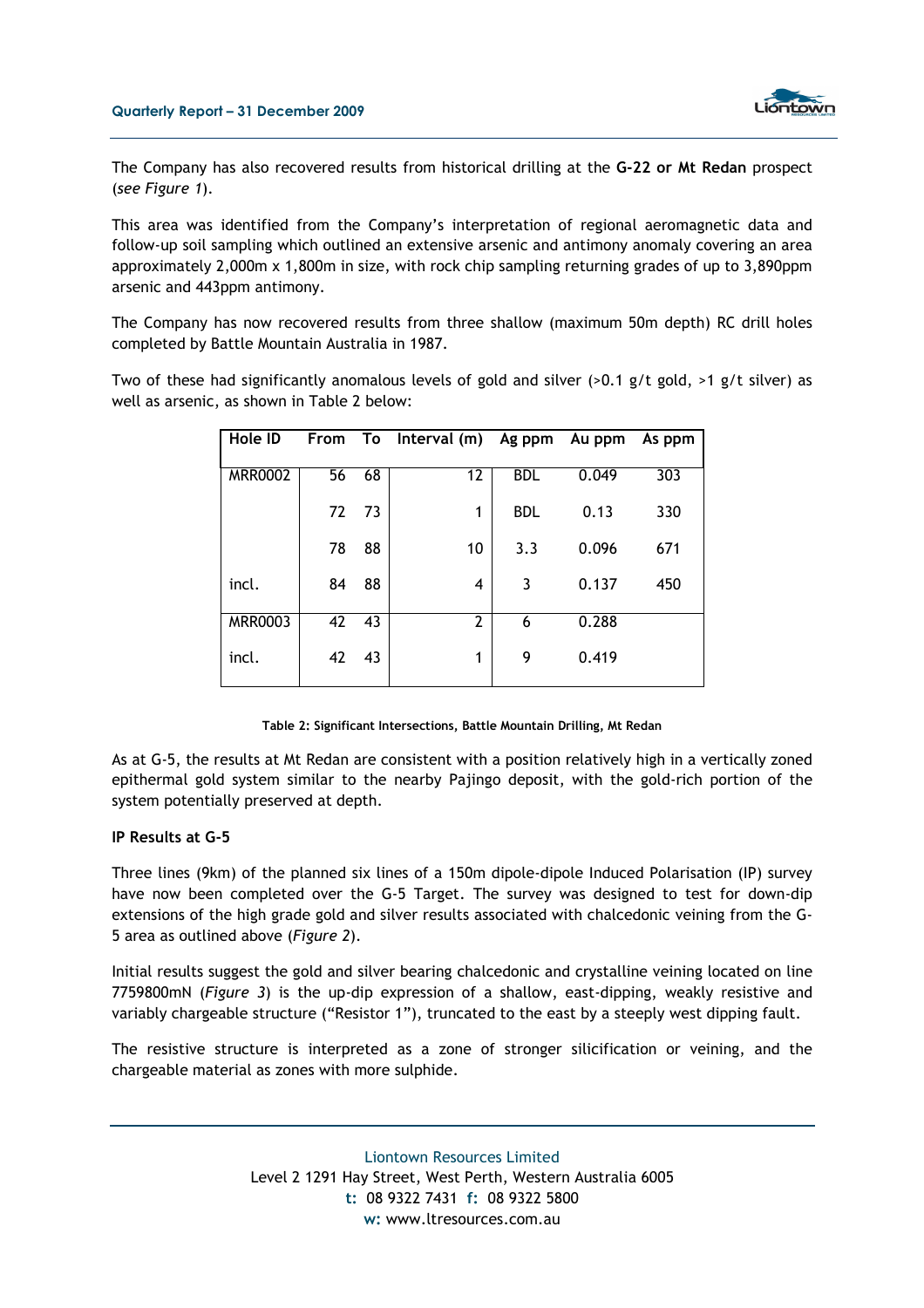

Based on the vertical zonation model for gold mineralisation within a breccia system, the down-dip section of the structure represents a target for better gold +/- silver mineralisation.

The preliminary data suggests that a second shallow east-dipping structure ("Resistor 2") is developed at depth to the west of Resistor 1. This structure is truncated by a fault on the west or up-dip side, and does not outcrop. In three dimensions the two resistors are interpreted to represent two stacked structures located between the bounding faults to the east and west, and terminating to the south against the interpreted Carbo-Permian muscovite granite.

**THE THE** mE μE FE<br>E Έ 50,000 375,000 400,000 150,000 175,000 500,000 DO **Charters Towers** Ravenswood  $>6.6Mozs$  $>2Mozs$ 7.775,000 mN **Mt Levsho**  $7Mozs$ r 750.000 mN 7,725,000 mN Pajingo  $>3Mozs$ **LEGEND** Liontown Tenement Extent **Tertiary Volcanics** Drummond Basin Cape River Metamorphics **Gold Target** Mt Windsor Province Galilee Basin Intrusives

These two structures warrant drill testing, which is planned for later in the next quarter.

Figure 1: Liontown Mount Windsor Project tenements and applications with gold targets G-5 and G-22 (Mt Redan) highlighted.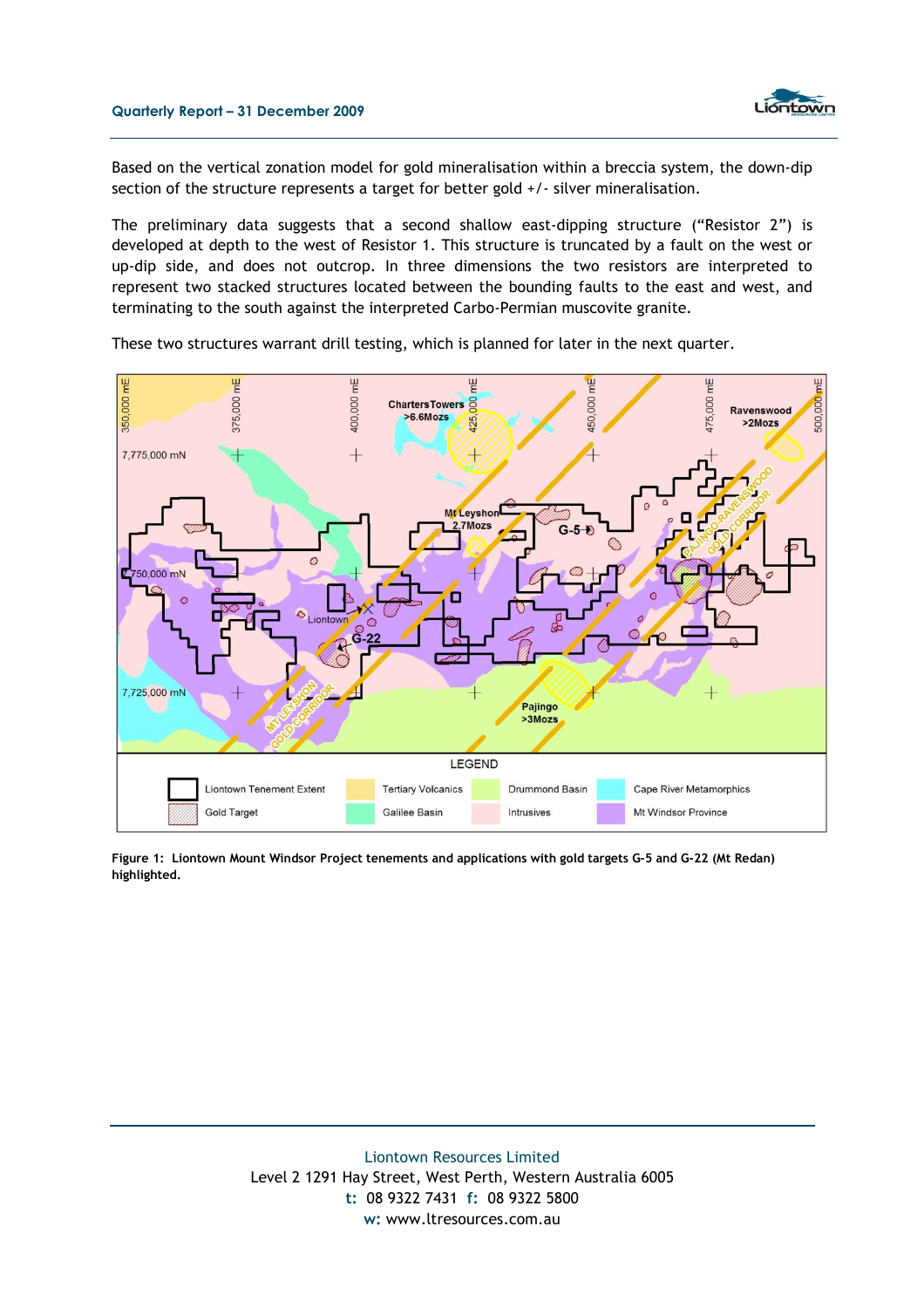#### Quarterly Report – 31 December 2009





Figure 2: Planned IP lines over Target G-5 showing the location of line 7759800mN (see Figure 3 below) and zones of chalcedonic veining and anomalous soil and rock chip geochemistry



Figure 3: Section 7759800mN showing resistivity in version model from the IP survey data

Liontown Resources Limited Level 2 1291 Hay Street, West Perth, Western Australia 6005 t: 08 9322 7431 f: 08 9322 5800 w: www.ltresources.com.au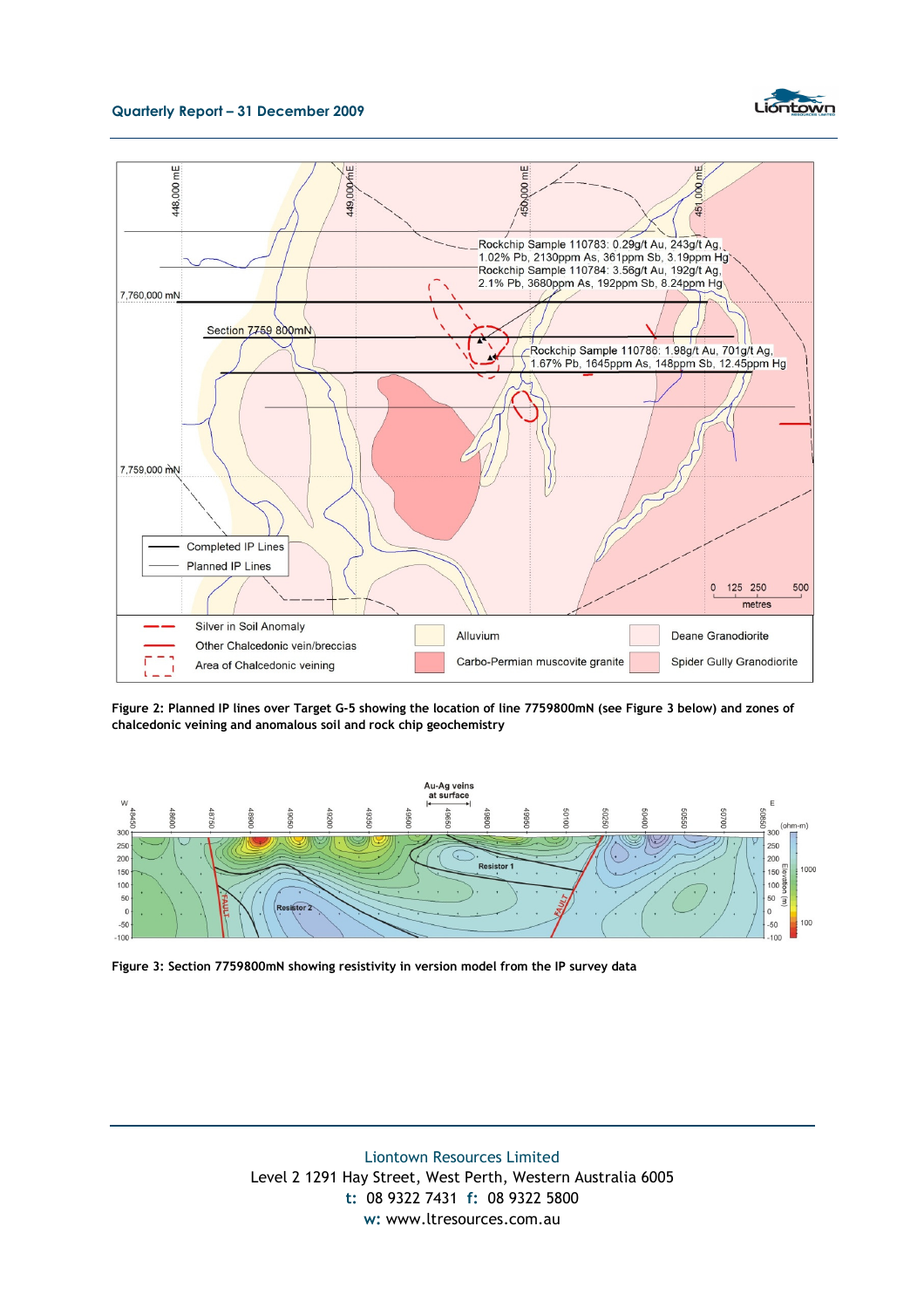

### 2. Sale of Liontown Base Metal Deposit

In December 2009, the Company agreed to sell its 100%-owned Liontown base metals deposit in North Queensland to Kagara Ltd ("Kagara") for \$4.5 million comprising 2,244,837 Kagara shares and \$2.25 million in cash payable upon either a decision to mine or the sale of the purchased assets by Kagara.

The sale included Mining Lease 10277 and 16 sub-blocks (51.5 square kilometres) of the surrounding Exploration Permit (EPM 14161) which contains the 1.8 million tonne Liontown zinc-lead deposit.

Completion occurred on 6 January 2010 and all the shares in Kagara were subsequently sold for proceeds of approximately \$2.7 million.

### 3. Capital Raising

During the Quarter, the Company successfully raised \$1 million before issue costs through a placement of 20 million shares at 5 cents. The capital raising and the subsequent sale of all the Kagara shares received as proceeds from the sale of the Liontown base metal assets has significantly strengthened the Company's financial position with a cash balance of approximately \$3.8 million subsequent to Quarter end.

### 4. Sheep Mountain Copper-Molybdenum Project (Liontown option to acquire 100%)

Sheep Mountain is a large-scale copper-molybdenum project located in Arizona, USA.

The Company continues to examine various options to advance its Sheep Mountain Project, including bringing in a partner to fund a major drilling programme.

The Sheep Mountain deposit contains an Inferred Resource of 40,300,000 tonnes at an average copper grade of 1.4% and an average molybdenum grade of 0.035% above a cut-off grade of 0.8% copper equivalent (equating to approximately 1.2 billion lb of copper and 31 million lb of molybdenum).

### 5. Corporate

Please refer to the attached Form 5B for details of cash flow for the Quarter ended 31 December 2009.

Douglyn

Dr Douglas A Jones Managing Director

Liontown Resources Limited Level 2 1291 Hay Street, West Perth, Western Australia 6005 t: 08 9322 7431 f: 08 9322 5800 w: www.ltresources.com.au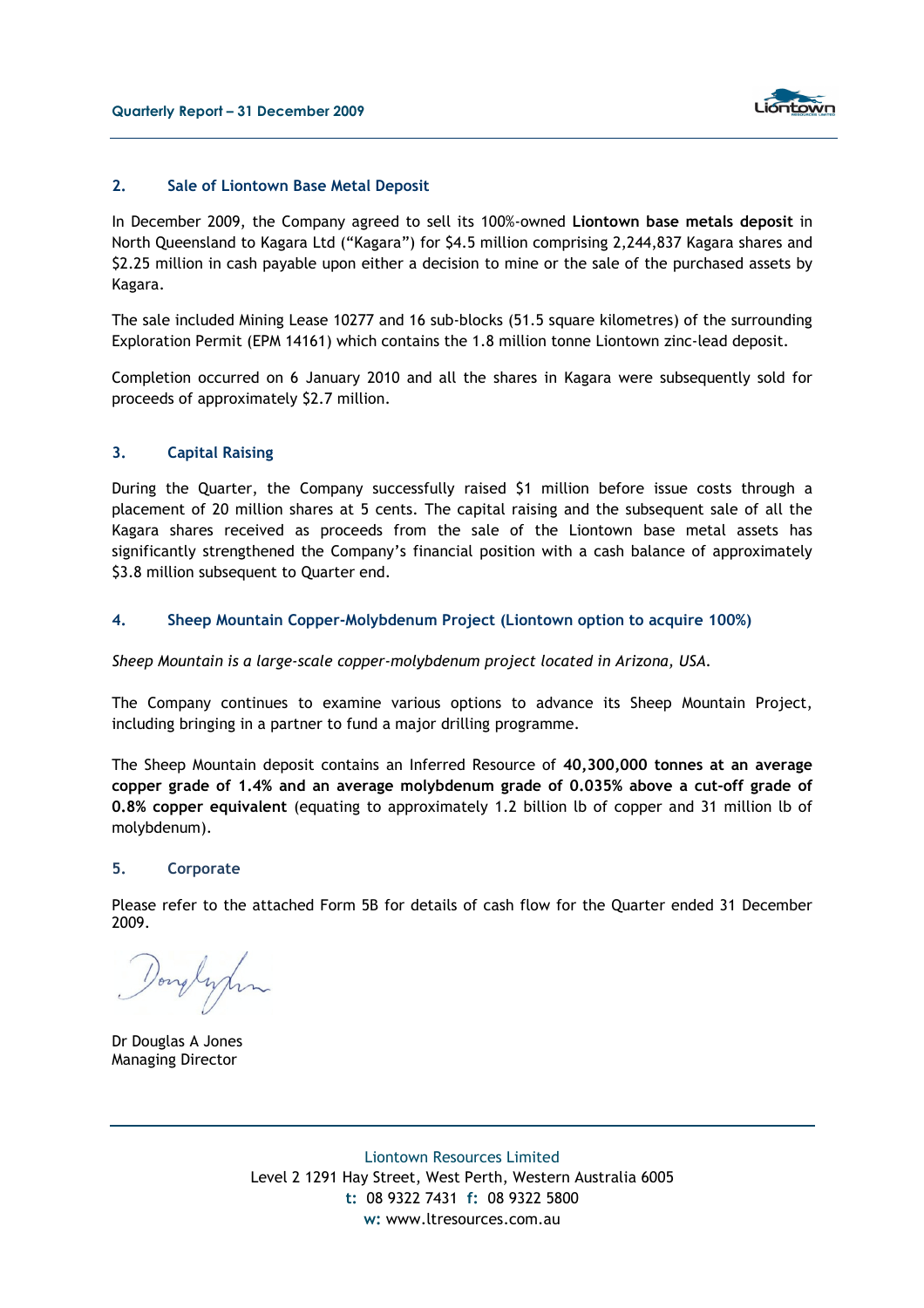

The information in this report that relates to Exploration Results is based on information compiled by Dr Douglas A Jones, a full-time employee and Director of Liontown Resources Limited, who is a Member of the Australian Institute of Mining and Metallurgy and is a Chartered Professional Geologist. Dr Jones has sufficient experience in the field of activity being reported to qualify as a Competent Person as defined in the 2004 edition of the Australasian Code for Reporting of Exploration Results, Minerals Resources and Ore Reserves, and consents to the release of information in the form and context in which it appears here.

The resource estimation quoted herein for the Sheep Mountain Project has been carried out by Denver, Colorado based Geological Consultant, William F Tanaka. Mr Tanaka is a Member of the Australasian Institute of Mining and Metallurgy and has extensive experience in the area of porphyry copper deposits from both a consulting and operational perspective. As such he is qualified to be considered a Competent Person as defined in the December 2004 edition of the JORC Code. Mr Tanaka consents to the release of the information in the form and context in which it appears here.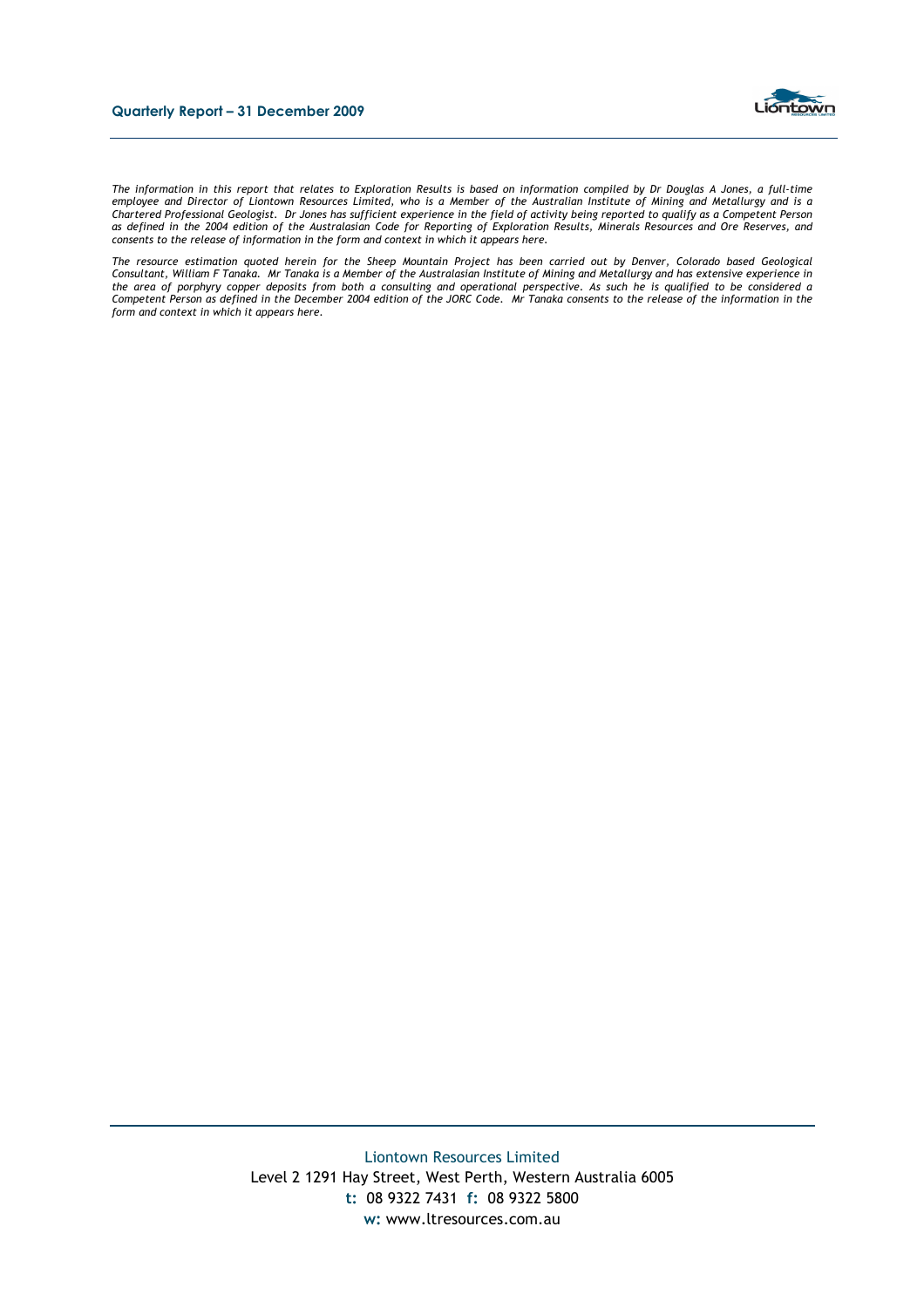# Appendix 5B

*Rule 5.3* 

# Mining exploration entity quarterly report

Introduced 1/7/96. Origin: Appendix 8. Amended 1/7/97, 1/7/98, 30/9/2001.

Name of entity

### LIONTOWN RESOURCES LIMITED

ABN Quarter ended ("current quarter")

39 118 153 825 31 DECEMBER 2009

### **Consolidated statement of cash flows**

|      | Cash flows related to operating activities            |                                | <b>Current quarter</b><br><b>\$A</b> | <b>Year to date</b><br>$(6$ months)<br><b>\$A</b> |
|------|-------------------------------------------------------|--------------------------------|--------------------------------------|---------------------------------------------------|
| 1.1  | Receipts from product sales and related debtors       |                                |                                      |                                                   |
| 1.2  | Payments for<br>(b) development                       | (a) exploration and evaluation | (244, 383)                           | (614,066)                                         |
|      | (c) production                                        | (d) administration             | (107, 325)                           | (197, 552)                                        |
| 1.3  | Dividends received                                    |                                |                                      |                                                   |
| 1.4  | Interest and other items of a similar nature received |                                | 4,220                                | 10,083                                            |
| 1.5  | Interest and other costs of finance paid              |                                |                                      |                                                   |
| 1.6  | Income taxes paid                                     |                                |                                      |                                                   |
| 1.7  | Other – Goods and Services Tax (net)                  |                                | (6, 653)                             | (19, 114)                                         |
|      | <b>Net Operating Cash Flows</b>                       |                                | (354, 141)                           | (820, 649)                                        |
|      | Cash flows related to investing activities            |                                |                                      |                                                   |
| 1.8  | Payment for purchases of:                             | (a)prospects                   |                                      |                                                   |
|      |                                                       | (b) equity investments         |                                      |                                                   |
|      |                                                       | (c) other fixed assets         |                                      | (505)                                             |
| 1.9  | Proceeds from sale of:                                | (a)prospects                   |                                      |                                                   |
|      |                                                       | (b) equity investments         |                                      |                                                   |
|      |                                                       | (c) other fixed assets         |                                      |                                                   |
| 1.10 | Loans to other entities                               |                                |                                      |                                                   |
| 1.11 | Loans repaid by other entities                        |                                |                                      |                                                   |
| 1.12 | Other (provide details if material)                   |                                |                                      |                                                   |
|      | Net investing cash flows                              |                                |                                      | (505)                                             |
| 1.13 | Total operating and investing cash flows (carried     |                                |                                      |                                                   |
|      | forward)                                              |                                | (354, 141)                           | (821, 154)                                        |

<sup>+</sup> See chapter 19 for defined terms.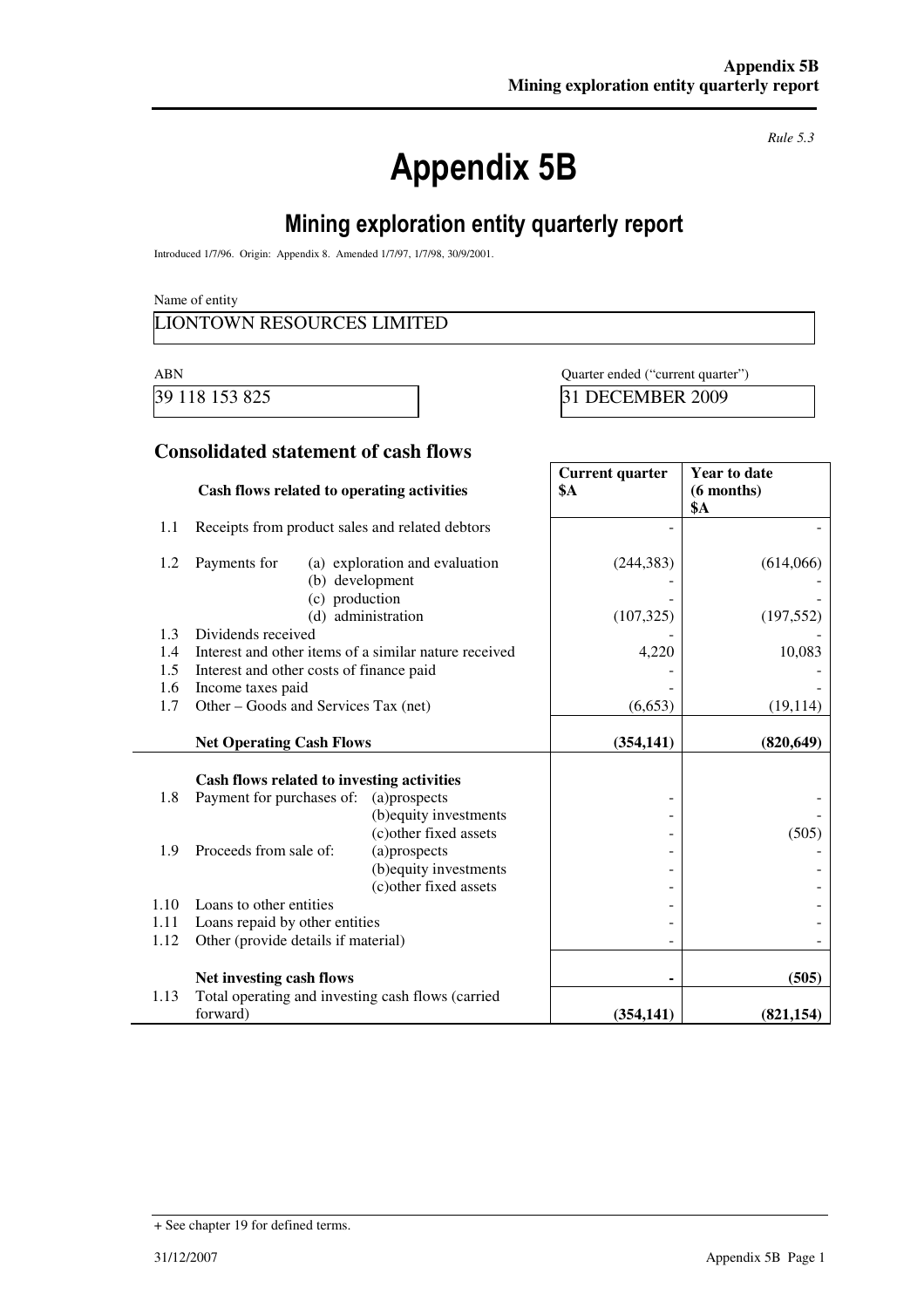| 1.14<br>1.15<br>1.16<br>1.17<br>1.18<br>1.19 | Cash flows related to financing activities<br>Proceeds from issues of shares, options, etc. (net)<br>Proceeds from sale of forfeited shares<br>Proceeds from borrowings<br>Repayment of borrowings<br>Dividends paid<br>Other | 950,000   | 950,000   |
|----------------------------------------------|-------------------------------------------------------------------------------------------------------------------------------------------------------------------------------------------------------------------------------|-----------|-----------|
|                                              | Net financing cash flows                                                                                                                                                                                                      | 950,000   | 950,000   |
|                                              | Net increase (decrease) in cash held                                                                                                                                                                                          | 595,859   | 128,846   |
| 1.20<br>1.21                                 | Cash at beginning of quarter/year to date<br>Exchange rate adjustments to item 1.20                                                                                                                                           | 552,760   | 1,019,773 |
| 1.22                                         | Cash at end of quarter                                                                                                                                                                                                        | 1,148,619 | 1.148.619 |

### **Payments to directors of the entity and associates of the directors Payments to related entities of the entity and associates of the related entities**

|      |                                                                  | Current quarter<br>SΑ |
|------|------------------------------------------------------------------|-----------------------|
| 1.23 | Aggregate amount of payments to the parties included in item 1.2 | 104,267               |
| 1.24 | Aggregate amount of loans to the parties included in item 1.10   | Nil                   |

1.25 Explanation necessary for an understanding of the transactions

Item 1.23 consists of legal fees paid to a director for the provision of legal services (\$4,200), the net salary and superannuation paid to the Managing Director (\$22,436) and service charges paid to a director related entity (Chalice Gold Mines Limited) for the provision of corporate services, office rent and technical personnel (\$77,631). All transactions are on commercial terms and conditions.

### **Non-cash financing and investing activities**

2.1 Details of financing and investing transactions which have had a material effect on consolidated assets and liabilities but did not involve cash flows

 On 30 December 2009, the Company agreed to sell its Liontown base metal deposit to Kagara Ltd for \$2.25m in Kagara Ltd shares and a further \$2.25m on a decision to mine or sale by Kagara Ltd. Subsequent to quarter end, all the shares in Kagara were sold for approximately \$2.7 million.

2.2 Details of outlays made by other entities to establish or increase their share in projects in which the reporting entity has an interest

N/A

<sup>+</sup> See chapter 19 for defined terms.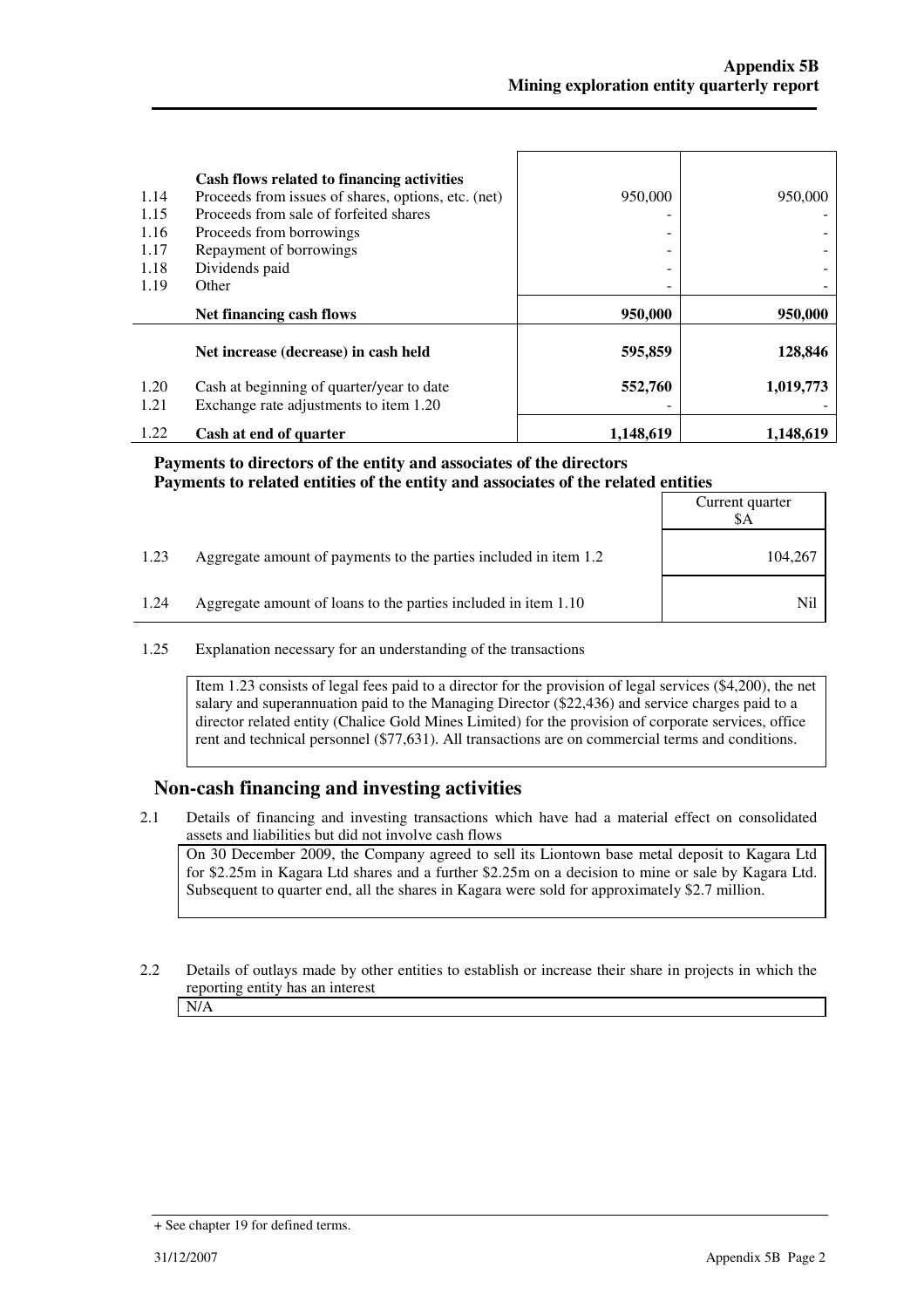### **Financing facilities available**

*Add notes as necessary for an understanding of the position.* 

|     |                             | Amount available<br>\$Α | Amount used<br>\$A |
|-----|-----------------------------|-------------------------|--------------------|
| 3.1 | Loan facilities             | Nil                     | N <sub>il</sub>    |
| 3.2 | Credit standby arrangements | Nil                     | Nil                |

## **Estimated cash outflows for next quarter**

|     | <b>Total</b>               | 150,000                   |
|-----|----------------------------|---------------------------|
| 4.2 | Development                | Nil                       |
| 4.1 | Exploration and evaluation | 150,000                   |
|     |                            | $\mathcal{D} \mathcal{H}$ |

# Reconciliation of cash

|     | Reconciliation of cash at the end of the quarter (as shown in<br>the consolidated statement of cash flows) to the related items<br>in the accounts is as follows. | Current quarter<br>\$A | Previous quarter<br>\$A |
|-----|-------------------------------------------------------------------------------------------------------------------------------------------------------------------|------------------------|-------------------------|
| 5.1 | Cash on hand and at bank                                                                                                                                          | 1,138,208              | 542,349                 |
| 5.2 | Deposits at call                                                                                                                                                  | 10,411                 | 10,411                  |
| 5.3 | Bank overdraft                                                                                                                                                    |                        |                         |
| 5.4 | Other (Bank Guarantee)                                                                                                                                            |                        |                         |
|     | <b>Total: cash at end of quarter</b> (item 1.22)                                                                                                                  | 1,148,619              | 552,760                 |

# **Changes in interests in mining tenements**

| 6.1<br>Interests in<br>mining<br>tenements<br>relinquished,<br>reduced or lapsed | Tenement<br>reference                   | Nature of interest<br>(note (2))         | Interest at<br>beginning of<br>quarter | Interest at<br>end of<br>quarter |
|----------------------------------------------------------------------------------|-----------------------------------------|------------------------------------------|----------------------------------------|----------------------------------|
|                                                                                  | ML10277<br>16 sub-blocks of<br>EPM14161 | Sale to Kagara Ltd<br>Sale to Kagara Ltd | $100\%$<br>$100\%$                     | $0\%$<br>$0\%$                   |

<sup>+</sup> See chapter 19 for defined terms.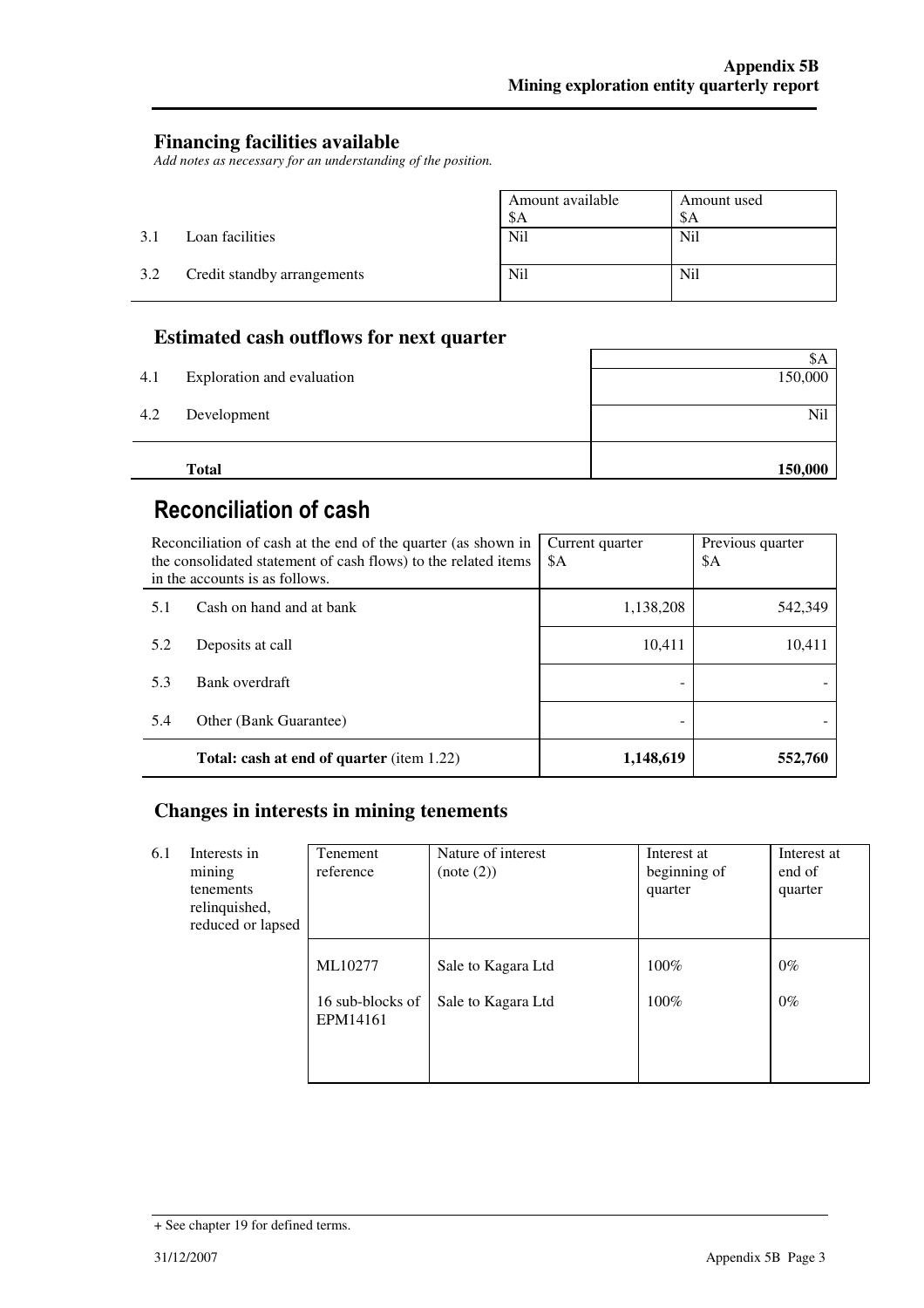| 6.2 | Interests in<br>mining tenements<br>acquired or<br>increased | Tenement<br>reference | Nature of interest<br>(note (2)) | Interest at<br>beginning of<br>quarter | Interest at<br>end of<br>quarter |
|-----|--------------------------------------------------------------|-----------------------|----------------------------------|----------------------------------------|----------------------------------|
|     |                                                              | E80/4317              | Application                      | $0\%$                                  | $0\%$                            |
|     |                                                              | EPM 18311             | Application                      | $0\%$                                  | $0\%$                            |
|     |                                                              | EPM 18352             | Application                      | $0\%$                                  | $0\%$                            |
|     |                                                              | EPM 18376             | Application                      | $0\%$                                  | $0\%$                            |
|     |                                                              | EPM 18422             | Application                      | $0\%$                                  | $0\%$                            |
|     |                                                              |                       |                                  |                                        |                                  |
|     |                                                              |                       |                                  |                                        |                                  |

### **(1) Issued and quoted securities at end of current quarter**

*Description includes rate of interest and any redemption or conversion rights together with prices and dates.* 

|     |                                                                                                                                | Total number | Number quoted | price<br>Issue<br>per<br>security (see note 3)<br>(cents) | Amount paid up per<br>security (see note 3)<br>(cents) |
|-----|--------------------------------------------------------------------------------------------------------------------------------|--------------|---------------|-----------------------------------------------------------|--------------------------------------------------------|
| 7.1 | Preference<br><sup>+</sup> securities<br>(description)                                                                         | Nil          | Nil           | N/A                                                       | N/A                                                    |
| 7.2 | Changes during<br>quarter<br>(a) Increases<br>through issues<br>(b) Decreases<br>through returns of<br>capital, buy-<br>backs. | N/A          | N/A           | N/A                                                       | N/A                                                    |
| 7.3 | <sup>+</sup> Ordinary<br>securities                                                                                            | 210,073,581  | 210,073,581   | N/A                                                       | N/A                                                    |
| 7.4 | Changes during<br>quarter                                                                                                      |              |               |                                                           |                                                        |
|     | (a) Increases<br>through issues                                                                                                | 22,873,563   | 22,873,563    | N/A                                                       | N/A                                                    |
|     | (b) Decreases<br>through returns of<br>capital.                                                                                | Nil          | Nil           | N/A                                                       | N/A                                                    |
| 7.5 | <sup>+</sup> Convertible<br>debt securities<br>(description)                                                                   | Nil          | Nil           | N/A                                                       | N/A                                                    |
| 7.6 | Changes during<br>quarter<br>(a) Increases<br>through issues<br>(b) Decreases<br>through securities<br>matured.                | Nil          | Nil           | N/A                                                       | N/A                                                    |

<sup>+</sup> See chapter 19 for defined terms.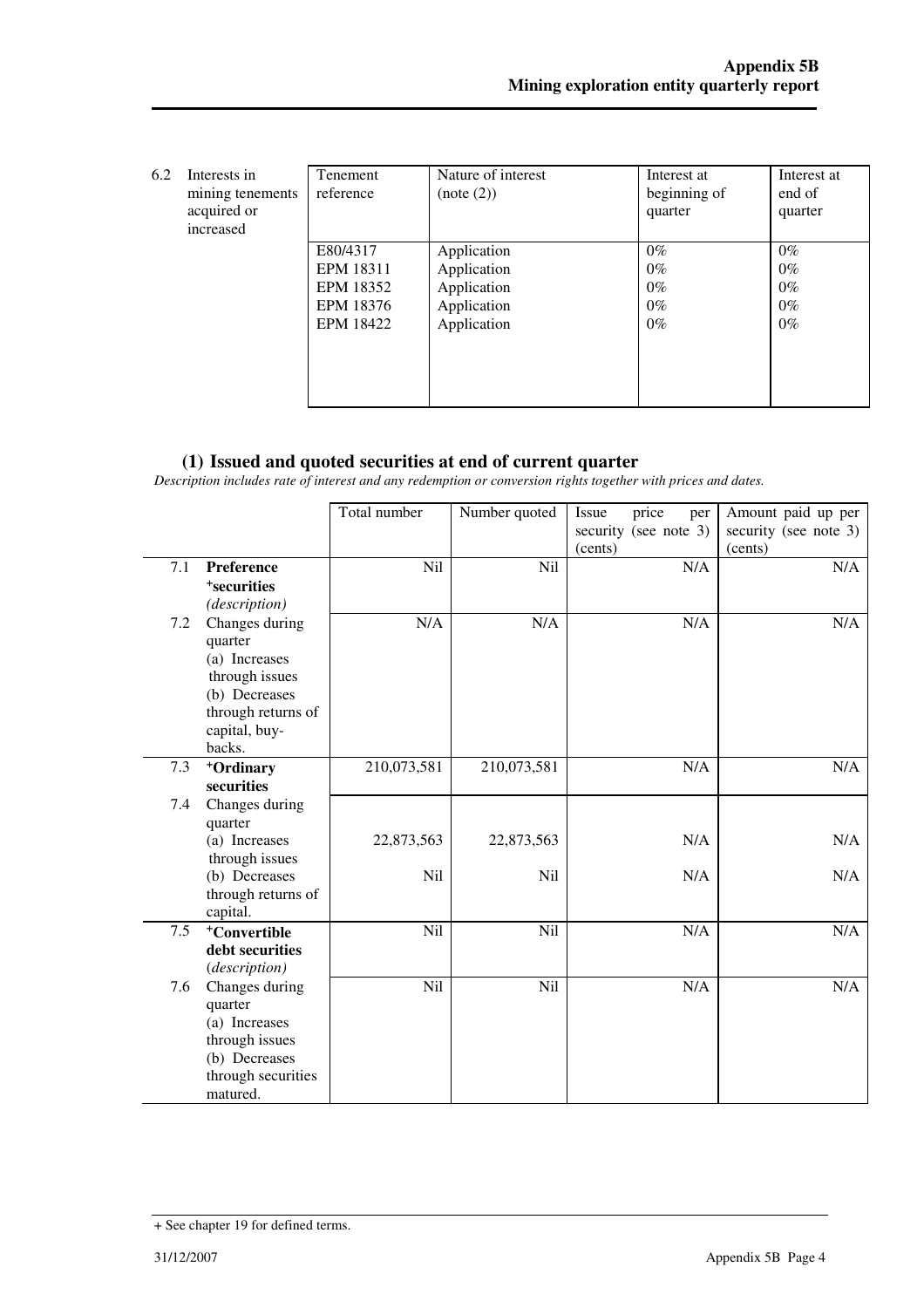| 7.7  | <b>Options</b>          |           |                 | Exercise price | Expiry date |
|------|-------------------------|-----------|-----------------|----------------|-------------|
|      | <b>Share Options</b>    | 250,000   | N <sub>il</sub> | \$0.35         | 6.8.2010    |
|      |                         | 310,000   | N <sub>il</sub> | \$0.35         | 1.11.2010   |
|      |                         | 4,000,000 | N <sub>il</sub> | \$0.35         | 1.12.2012   |
|      |                         | 1,250,000 | Nil             | \$0.225        | 14.07.2010  |
|      |                         | 500,000   | Nil             | \$0.20         | 31.07.2013  |
|      |                         | 3,000,000 | N <sub>il</sub> | \$0.20         | 02.12.2013  |
| 7.8  | Issued during           |           |                 |                |             |
|      | quarter                 |           |                 |                |             |
|      |                         |           |                 |                |             |
|      | Share Options           | Nil       | Nil             | N/A            | N/A         |
|      |                         |           |                 |                |             |
| 7.9  | <b>Exercised</b> during | Nil       | Nil             | N/A            | N/A         |
|      | quarter                 |           |                 |                |             |
| 7.10 | Expired/Forfeited       | 6,325,000 | Nil             | N/A            | N/A         |
|      | during quarter          |           |                 |                |             |
| 7.11 | <b>Debentures</b>       | Nil       | Nil             |                |             |
|      | <i>(totals only)</i>    |           |                 |                |             |
| 7.12 | <b>Unsecured notes</b>  | Nil       | Nil             |                |             |
|      | <i>(totals only)</i>    |           |                 |                |             |
|      |                         |           |                 |                |             |

<sup>+</sup> See chapter 19 for defined terms.